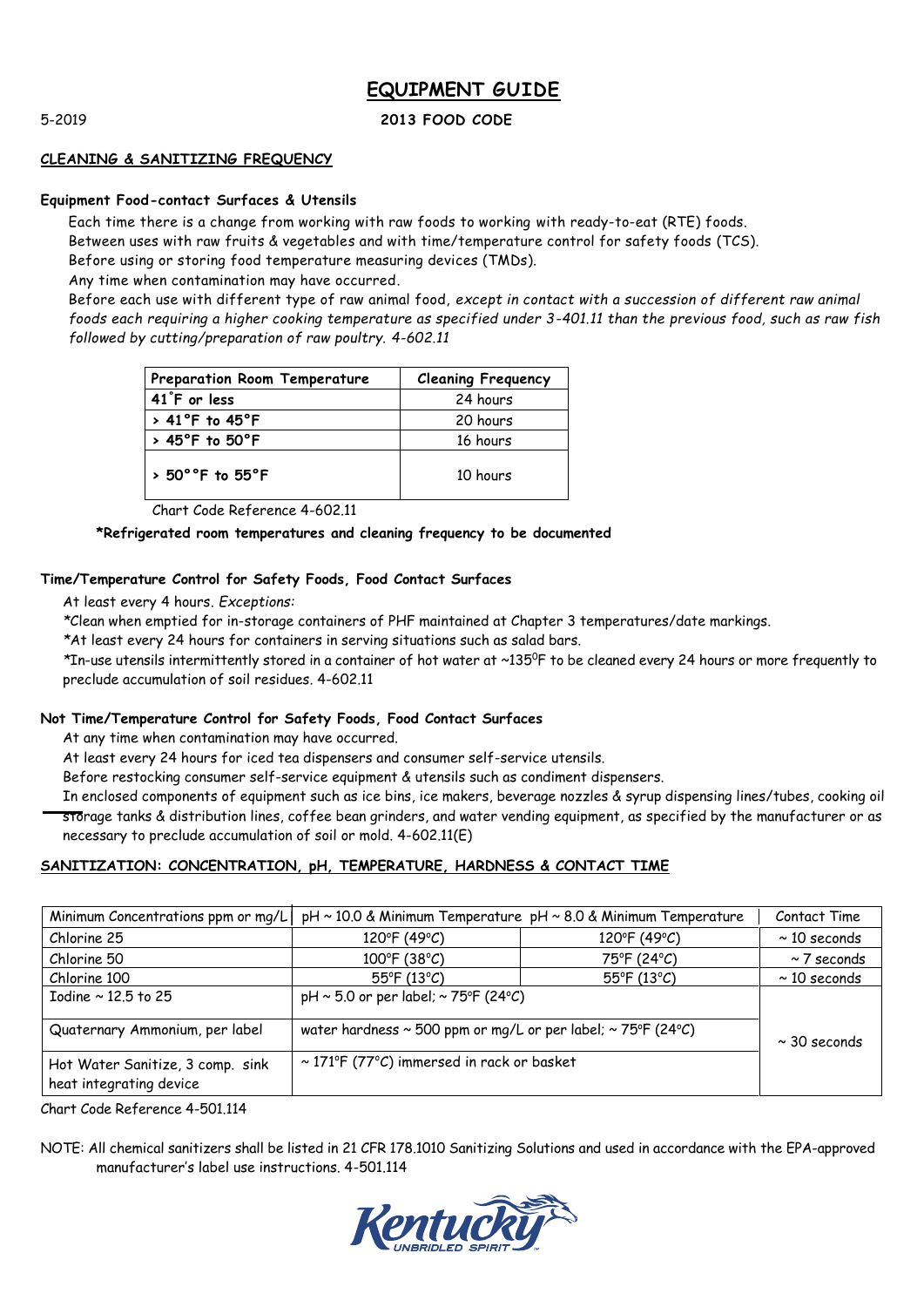## 5-2019 **2013 FOOD CODE**

| WAREWASHING: MECHANICAL & MANUAL                           |                                                                     | Minimum Wash            | Minimum Sanitizing                                                                 |
|------------------------------------------------------------|---------------------------------------------------------------------|-------------------------|------------------------------------------------------------------------------------|
| SPRAY TYPE<br><b>WAREWASHERS: Single</b>                   | Stationary rack, single<br>temperature                              | 165°F (74°C)            | 165°F (74°C) Manifold<br>160° F (71°C) Utensil surface                             |
| Tank,<br>Hot Water Sanitize                                | Stationary rack, dual temperature                                   | $150^{\circ}$ F (66°C)  | 180°F (82°C) Manifold                                                              |
|                                                            | Conveyor, dual temperature                                          | $160^{\circ}$ F (71 °C) | 160°F (71 °C) Utensil surface                                                      |
| Multi-tank, Hot Water Sanitize Conveyor, multi temperature |                                                                     | 150°F (66°C)            |                                                                                    |
| CHEMICAL SANITIZER<br><b>MACHINE</b>                       | Any warewashing machine                                             | 120°F (49°C)            | sanitization levels as stated in                                                   |
| 3 COMPARTMENT SINK                                         | Cleaning agent labeling may<br>permit lower washing<br>temperatures | 110°F (43°C)            | the above table or per<br>labeled manufacturer's<br>instructions on the container. |

Chart Code Reference 4-501.110

## **MECHANICAL WAREWASHING:**

- **1.** As appropriate, washing, rinsing & sanitizing temperatures; fresh water sanitizing rinse pressure; conveyor speed or cycle time shall be in accordance with dish machine "data plate" and manufacturer's instructions. 4-204.113
- **2.** Fresh hot water sanitization: the sanitizing rinse in a warewashing machine, as measured in the water line immediately downstream or upstream from the fresh hot water sanitizing rinse control value, shall be within the range specified on the machine manufacturer's data plate and may not be less than 35 kilopascals ( 5 pounds per square inch) or more than 200 kilopascals( 30 pounds per square inch). 4-501.113
- 3. Hot water entering the manifold for sanitizing may not be more than 194°F (90°C) {except for hand-held spraying devices *for in-place cleaning & sanitizing}.* 4-501.112
- **4**. Chemical sanitization: units shall be equipped with an audible or visual "low level" sanitizer indicator to add more sanitizer.

4-204.117

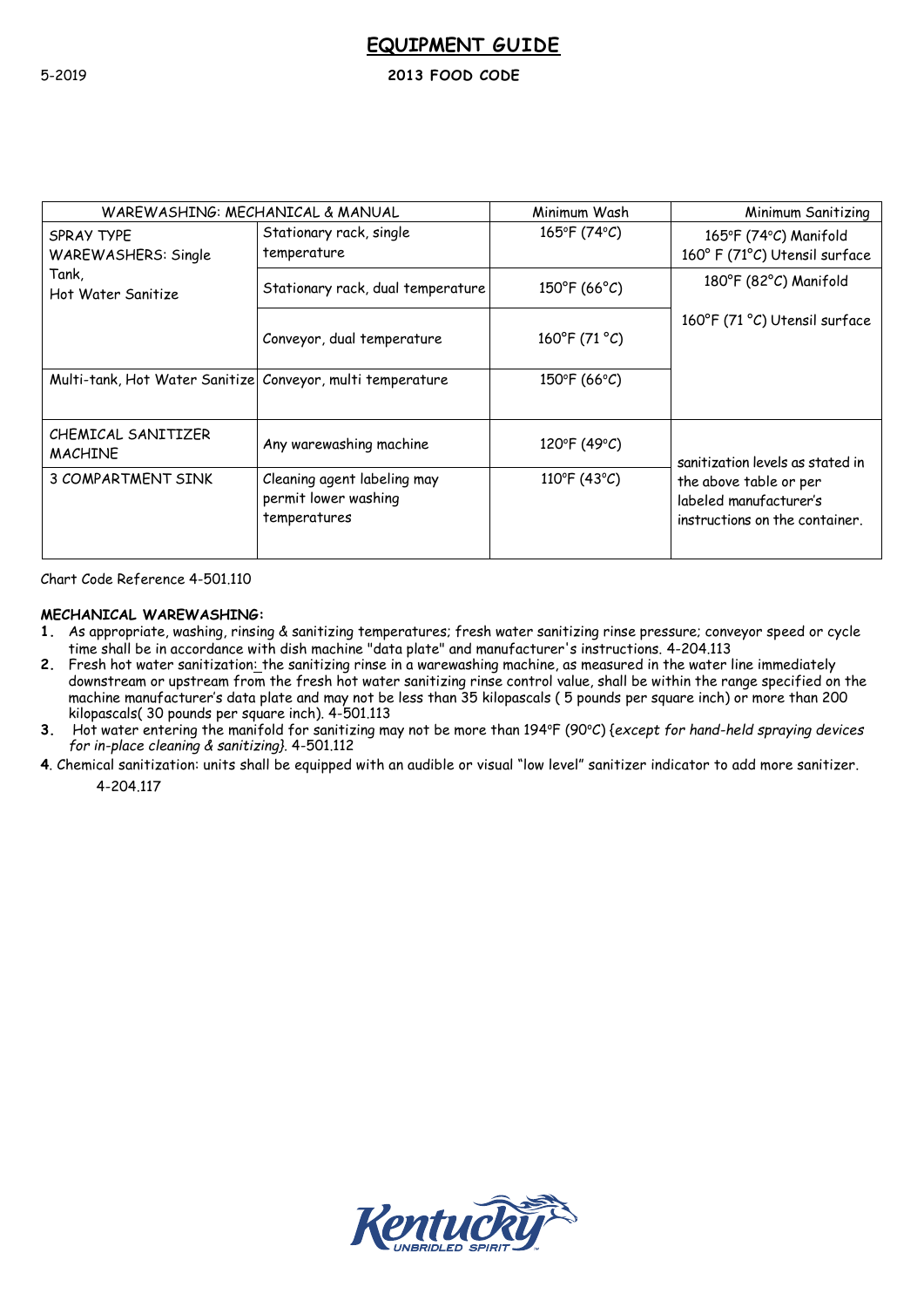## 5-2019 **2013 FOOD CODE**

## **FOOD-CONTACT SURFACE LIMITATIONS:**

**GALVANIZED METAL:** May not be used in contact with acidic food. 4-101.15

- **CAST IRON:** *May be used as a cooking surface or serving utensils only as part of an uninterrupted process from cooking through service.* 4-101.12
- **COPPER & COPPER ALLOYS (BRASS):** May not be used for foods with a pH below 6.0 such as vinegar, fruit juice, wine, etc., {*except for the prefermentation & fermentation steps of a beer brewing operation}* or for a water supply line between a soda carbonator & backflow preventer. 4-101.14

**WOOD:** Wood & wood wicker may not be used as a food-contact surface. 4-101.17

*Except:*

- *1. Hard maple or equivalently hard, close-grained wood may be used for cutting boards & blocks, bakers' tables, and utensils such as rolling pins, doughnut dowels, salad bowls & chopsticks;*
- *2. Wooden paddles for pressure scraping kettles in confectionery operations with products reaching at least 230<sup>o</sup>F (110<sup>o</sup>C).*
- *3. Whole uncut raw fruit & vegetables and unshelled nuts may be kept in the original wooden shipping container.*
- *4. Whole, uncut, raw foods requiring the removal of rinds, peels, husks, or shells may be kept in untreated wood containers or treated wood as specified in 21 CFR 178.3800 Preservatives for Wood.*
- **NONSTICK COATINGS:** Cooking surfaces that have a perfluorocarbon resin coating shall be used with nonscoring or nonscratching cleaning aids. 4-101.18

**SPONGES:** May not be used in contact with cleaned & sanitized or in-use food contact surfaces. 4-101.16

### **LEAD LIMITATIONS:**

|                                              | Hot Beverage or Coffee Mugs                | Maximum Lead: 0.5 ppm or mg/L |
|----------------------------------------------|--------------------------------------------|-------------------------------|
| Ceramic, China &<br>Crystal                  | Large Hollowware, bowls ~1.16 qts or 1.1 L | 1.0 ppm or $mq/L$             |
|                                              | Small Hollowware, bowls <1.16 qts or 1.1 L | 2.0 ppm or $mq/L$             |
|                                              | Flat Utensils, plates & saucers etc.       | 3.0 ppm or mg/L               |
| Pewter Alloys used as a food contact surface |                                            | .05%                          |
| Solder & Flux used as a food contact surface |                                            | .2%                           |

Chart Code Reference 4-101.13